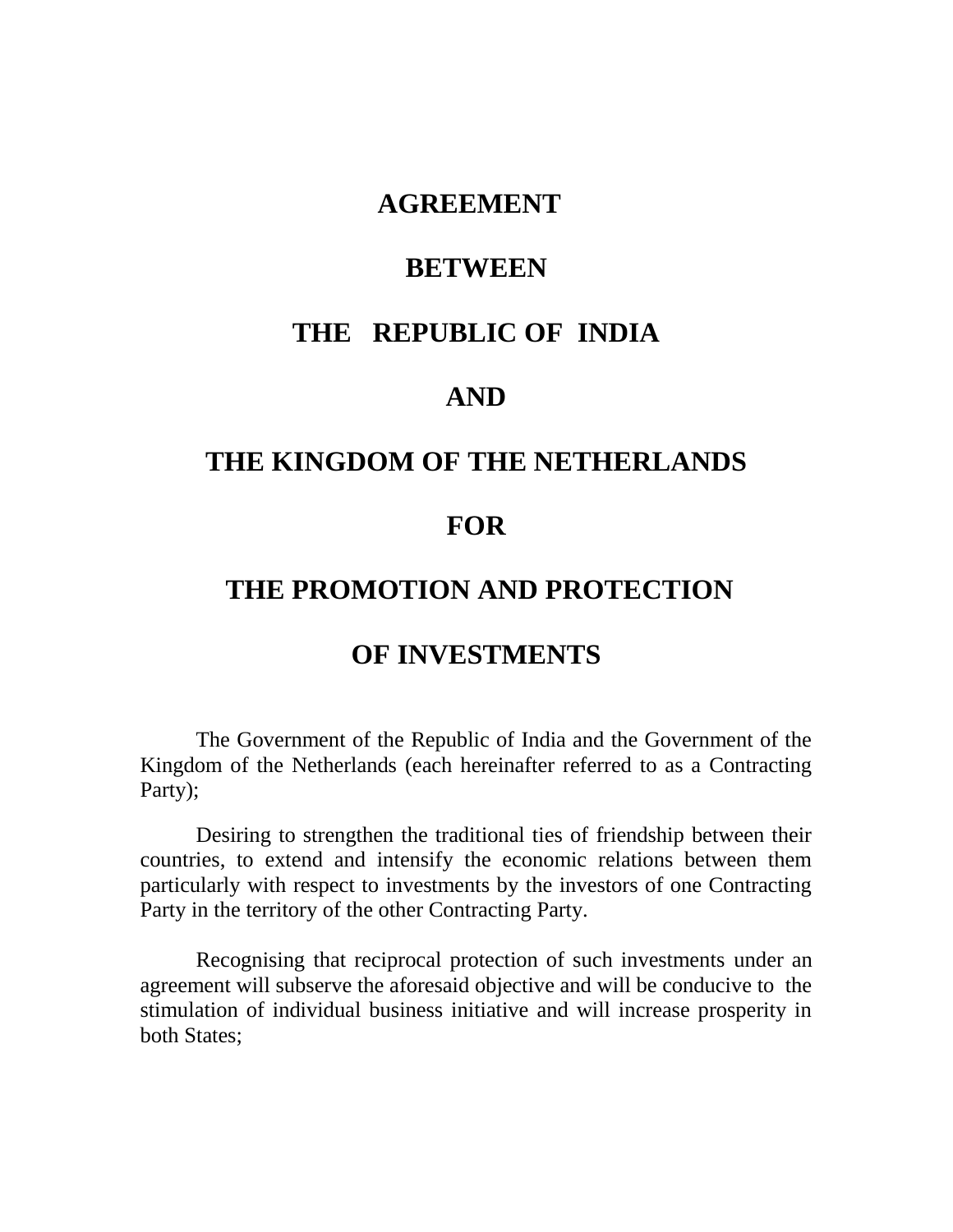Have agreed as follows:

## ARTICLE 1 Definitions

For the purposes of this Agreement:

(a) "investments" means every kind of asset invested in accordance with the national laws and regulations of the Contracting Party in the territory of which the investment is made and in particular, though not exclusively, includes:

(i) movable and immovable property as well as other property rights such as mortgages, leases, liens, or pledges;

 (ii) rights derived from shares, bonds and other kinds of interest in companies;

(iii) rights to money or to any performance having value;

(iv) intellectual property rights, technical processes, goodwill and know how in accordance with the relevant laws of the respective Contracting Parties;

(v) rights granted under law or under contract such as business concessions to search for and extract oil, natural gas and other minerals;

(b) " nationals" means:

(i) In respect of India : persons deriving their status as Indian nationals from the law in force in India;

(ii) In respect of the Netherlands : natural persons having the nationality of the Netherlands;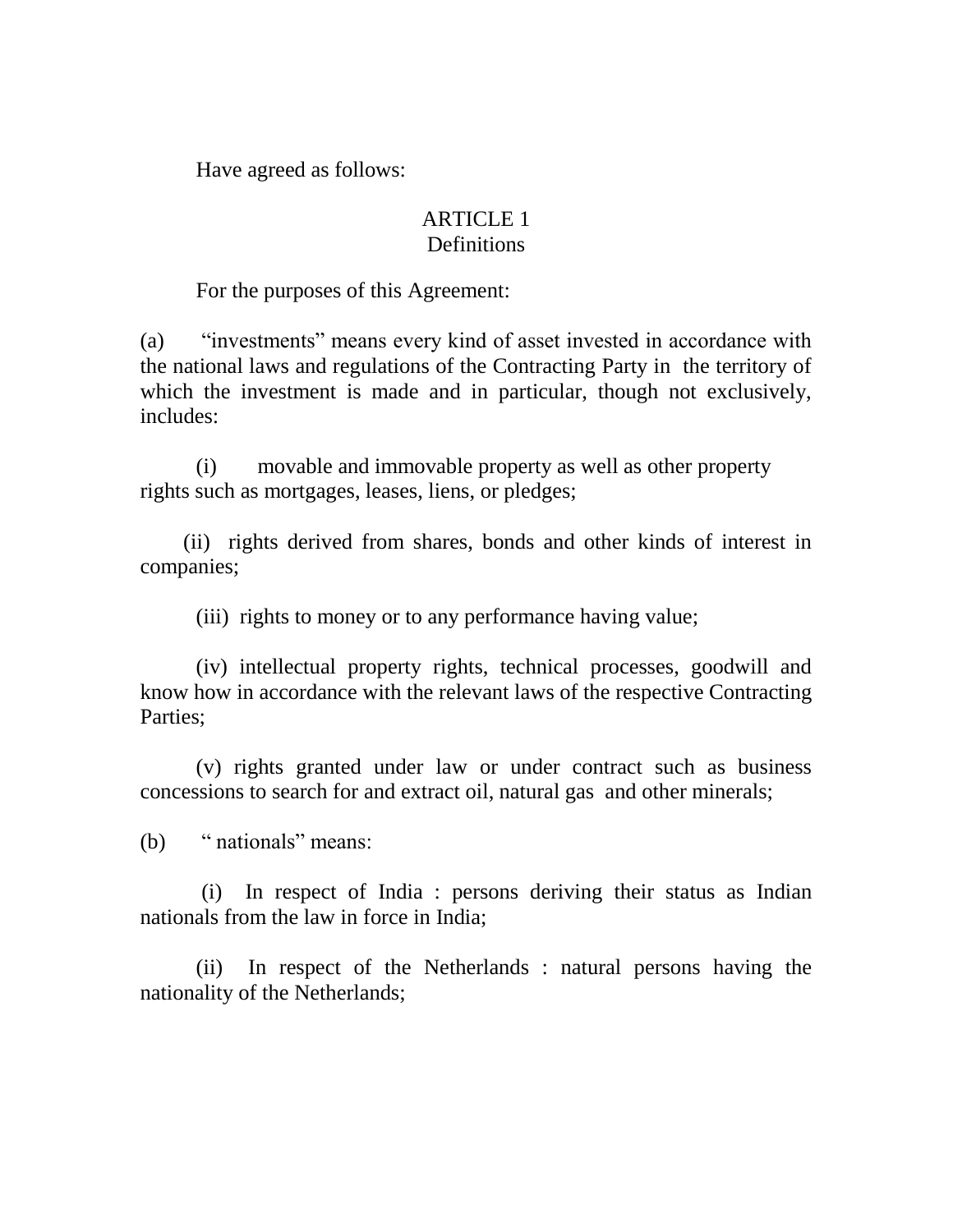- (c) "Companies" means:
- (i) in respect of India: corporations, firms and associations incorporated or constituted under the law in force in any part of India;
- (ii) in respect of the Netherlands: legal persons constituted under the law of the Netherlands;
- (d) "Investors" means: nationals or companies of a Contracting Party;
- (e) "territory" means:

(i) in respect of India : the territory of the Republic of India including its territorial waters and the airspace above it and other maritime zones including the Exclusive Economic Zone and continental shelf over which the Republic of India has sovereignty, sovereign rights or jurisdiction in accordance with its laws in force, the l982 United Nations Convention on the Law of the Sea and Public International Law.

(ii) in respect of the Netherlands : the term territory includes the maritime areas adjacent to the coast of the State, to the extent to which the State exercises sovereign rights or jurisdiction in those areas according to International Law.

### ARTICLE 2

### Scope of the Agreement

This Agreement shall apply to any investment made by investors of either Contracting Party in the territory of the other Contracting Party including an indirect investment made through another company, wherever located, which is fully owned by such investors, whether made before or after the coming into force of this Agreement.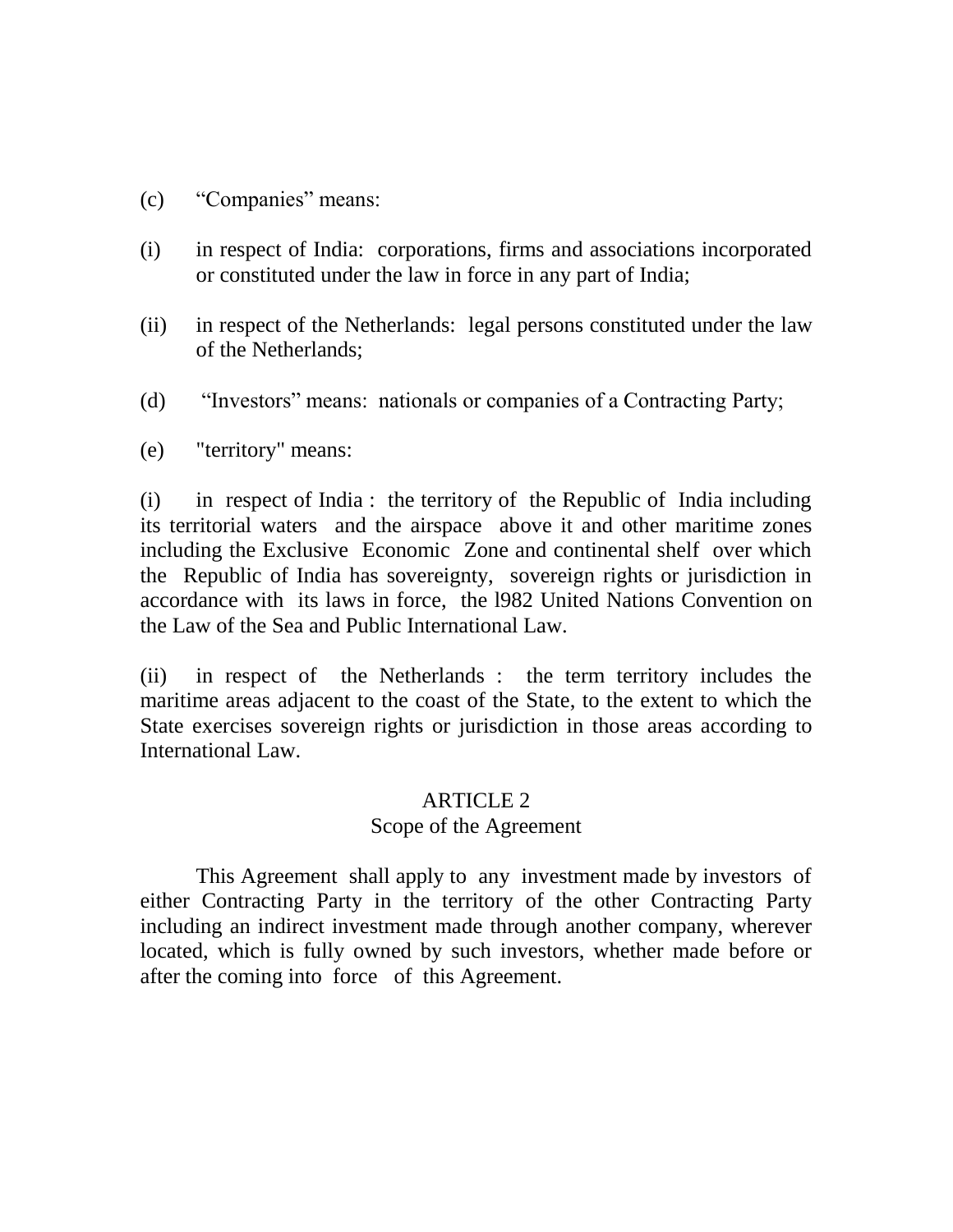## ARTICLE 3 Promotion of Investment

Each Contracting Party shall encourage and promote favourable conditions for investors of the other Contracting Party to make investments in its territory in accordance with its laws and policy. The admission of such investment shall be subject to the laws and policies of the Contracting Party in whose territory the investment is made.

## ARTICLE 4

### National Treatment and Most Favoured Nation Treatment

(l) Investments of investors of each Contracting Party shall at all times be accorded fair and equitable treatment and shall enjoy full protection and security in the territory of the other Contracting Party.

(2) Each Contracting Party shall accord to such investments, including their operation, management, maintenance, use, enjoyment or disposal by such investors, treatment which shall not be less favourable than that accorded either to investments of its own investors or to investments of investors of any third State, whichever is more favourable to the investor concerned.

(3) The provisions of paragraphs l and 2 in respect of the grant of most favoured nation treatment shall not apply to privileges which either Contracting Party accord to investors of third States on account of its membership of, or association with, a customs or economic union, a common market or a free trade area.

(4) The provisions paragraphs 1 and 2 in respect of the grant of national treatment and most favoured nation treatment shall also not apply in respect of any international agreement or arrangement relating wholly or mainly to taxation or any domestic legislation or arrangements consequent to such legislation relating wholly or mainly to taxation.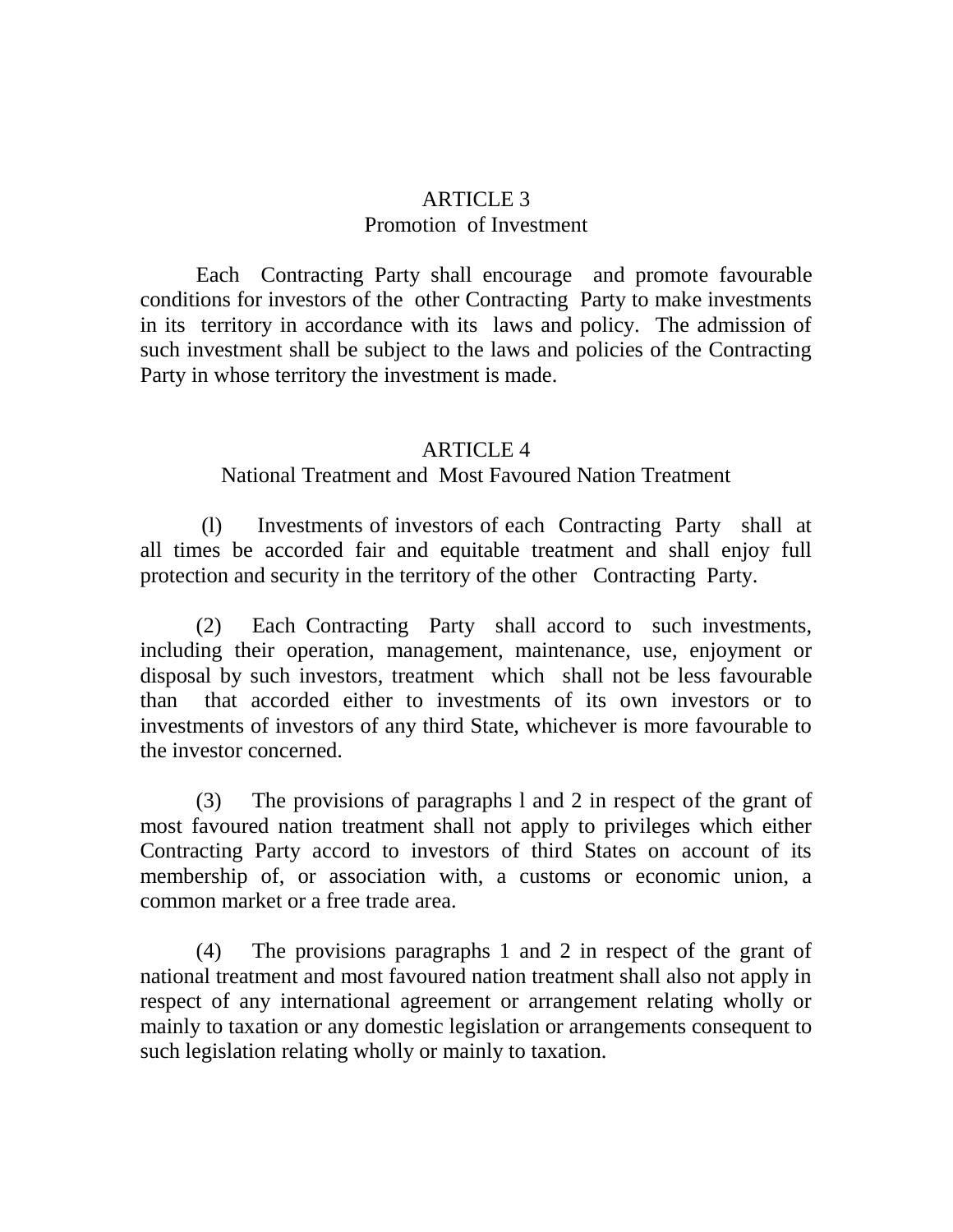(5) Each Contracting Party shall observe any obligation it may have entered into with regard to investments of investors of the other Contracting Party. Provided that dispute resolution under Article 9 of this Agreement shall only be applicable in the absence of a normal, local, judicial remedy being available.

#### ARTICLE 5

### Expropriation

(1) Investments of investors of either Contracting Party shall not be nationalised, expropriated or subjected to measures having effect equivalent to nationalisation or expropriation, hereinafter referred to as " expropriation", in the territory of the other Contracting Party except in the public interest in accordance with law, on a nondiscriminatory basis and against compensation. Such compensation shall represent the genuine value of the investments effected, shall include interest at a normal market rate until the date of payment, shall be effectively realizable without undue delay, and shall be freely convertible and transferable.

(2) The investor affected shall have a right to review, under the laws of the Contracting Party making the expropriation, by a judicial or other competent and independent authority of that Contracting Party, of its case, of the valuation of its investment, and of the payment of compensation, in accordance with the principles set out in paragraph (1). The Contracting Party making the expropriation shall make every endeavour to ensure that such review is carried out promptly.

### ARTICLE 6

#### Compensation for Losses

Investors of one Contracting Party whose investments in the territory of the other Contracting Party suffer losses owing to war or other armed conflict, a state of national emergency or civil disturbances shall be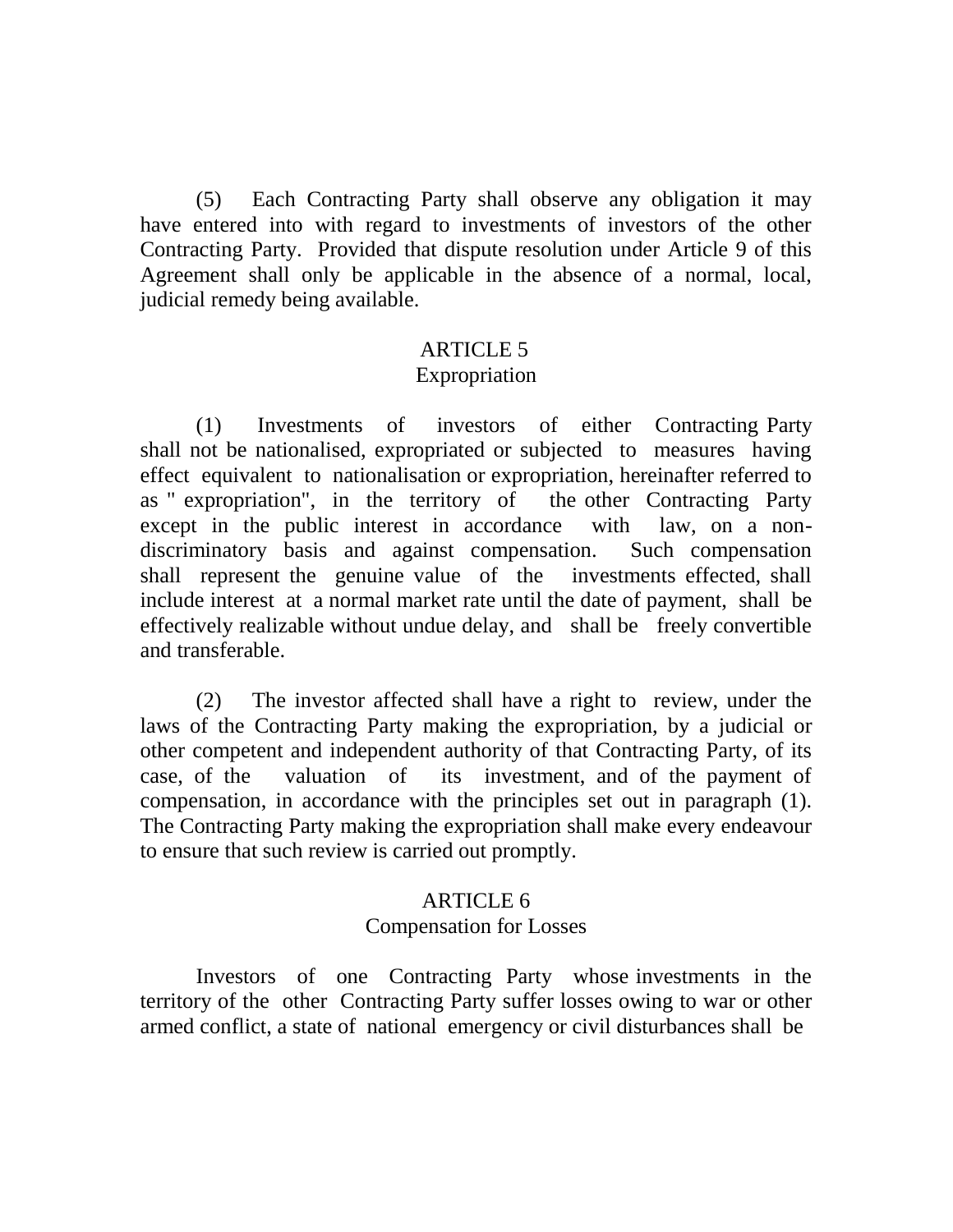accorded by the latter Contracting Party treatment, as regards compensation, restitution, indemnification or other forms of settlement, no less favourable than that which the latter Contracting Party accords to its own investors or investors of any third State. Any payments made under this Article shall be freely convertible and transferable.

## ARTICLE 7

### Repatriation of Investment and Returns

(l) Each Contracting Party shall assure to investors of the other Contracting Party, without delay and on a non-discriminatory basis, the unrestricted transfer inter alia of:

(a) Capital and additional capital amounts used to maintain or increase investments;

(b) Net operating profits including dividends and interest;

(c) Repayments of any loan including interest thereon, relating to the investments;

(d) Payment of royalties and service fees as far as it is related to the investment;

(e) Proceeds of sales or liquidation of the investment;

(f) The earnings of nationals of one Contracting Party or of any third state who work in connection with investments in the territory of the other Contracting Party.

(2) Currency transfer under paragraph (l) shall be in a freely convertible currency. Such transfers shall be made at the prevailing market rate of exchange on the date of transfer.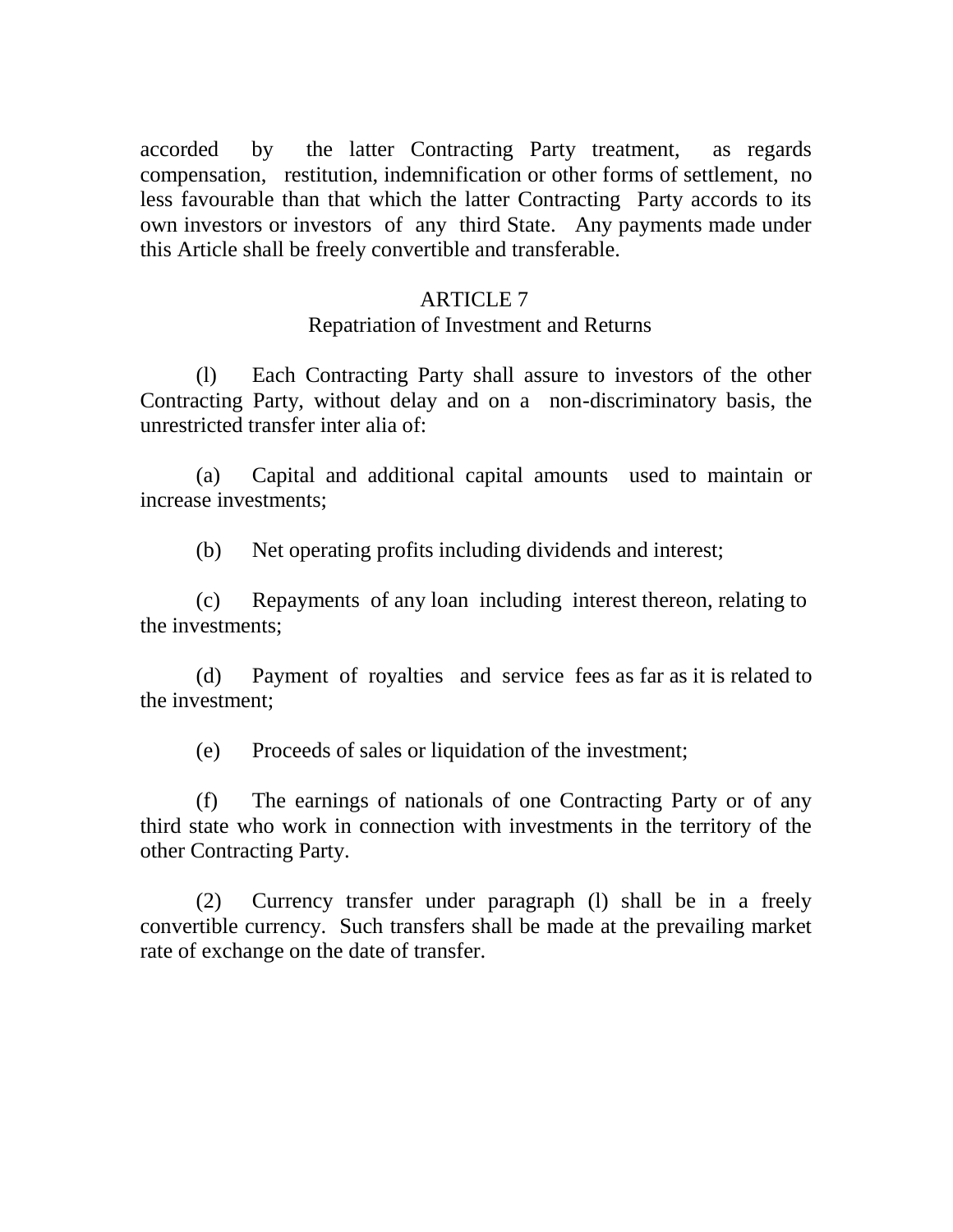## ARTICLE 8 Subrogation

If the investments of an investor of one Contracting Party are insured against or otherwise guaranteed in respect of non-commercial risks under a system established by law, regulations or government contract, any subrogation of the insurer or re-insurer or Agency designated by the one Contracting Party to the rights of the said investor pursuant to the terms of such insurance or guarantee shall be recognised by the other Contracting Party. The subrogated rights or claims shall not exceed the original rights or claims of such investor.

#### ARTICLE 9

### Investment Disputes

(1) Any dispute between an investor of one Contracting Party and the other Contracting Party in connection with an investment in the territory of the other Contracting Party shall, as far as possible, be settled amicably through negotiations between the parties to the dispute. The party intending to resolve such dispute through negotiation shall give notice to the other of its intentions.

(2) If the dispute cannot be thus resolved as provided in paragraph (1) of this Article within three months from the date of notice given thereunder, then the dispute may be referred to conciliation in accordance with the United Nations Commission on International Trade Law Rules of Conciliation 1980, if both parties to the dispute so agree.

(3) If either party to the dispute does not agree to conciliation within one month of the reference or where it is so referred but conciliation proceedings are terminated other than by the signing of a settlement agreement, or if no reference is made to international conciliation, the dispute may be referred to arbitration as follows:

(a) if the Contracting Party of the investor and the other Contracting Party are both parties to the Convention on the Settlement of Investment Disputes between States and nationals of other States, 1965 and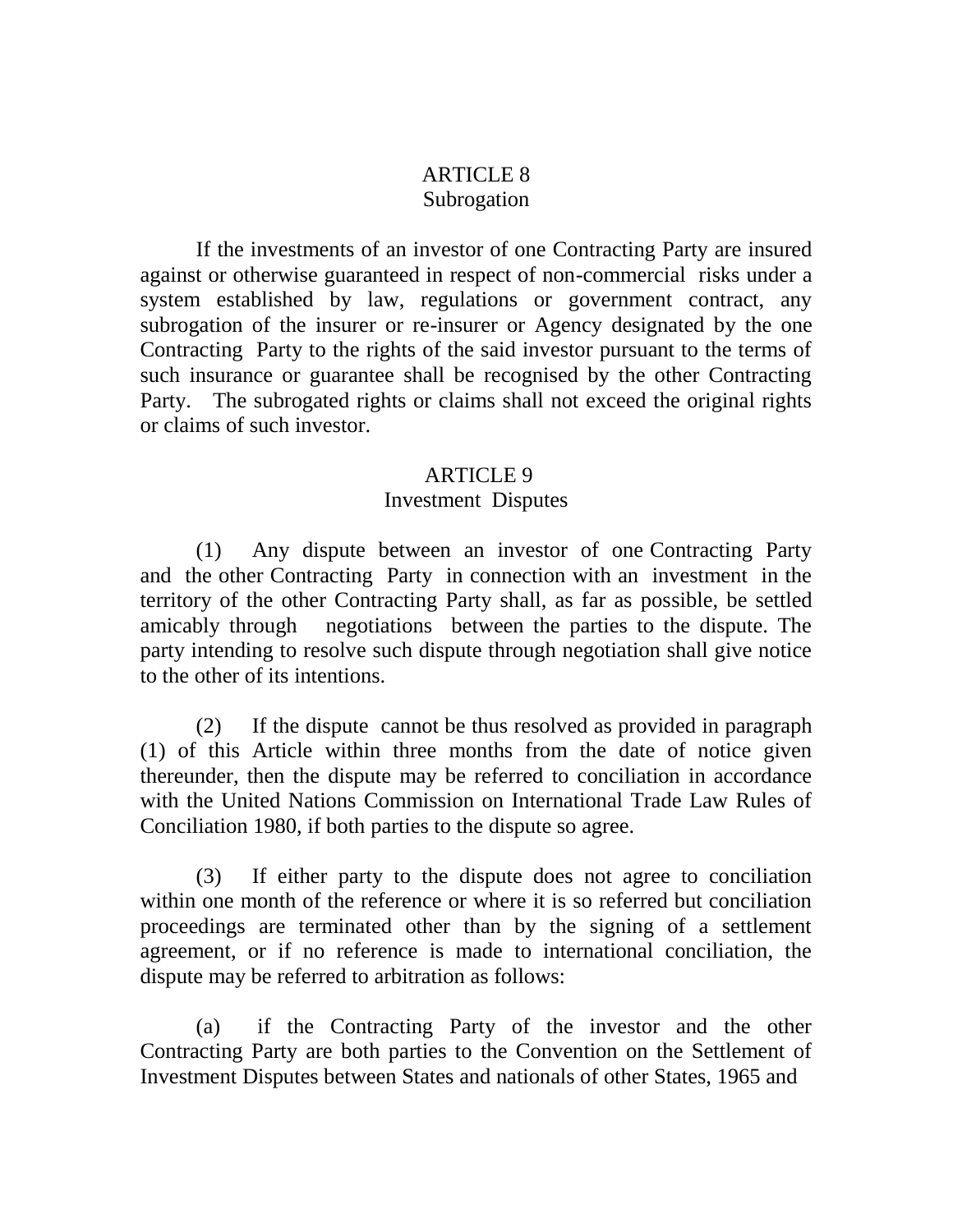both parties to the dispute consent in writing to submit the dispute to the International Centre for the Settlement of Investment Disputes such a dispute shall be referred to the Centre; or

(b) if both parties to the dispute so agree, under the additional Facility Rules for the Administration of Conciliation, Arbitration and Fact-Finding Proceedings; or

(c) if the course of action at (a) and (b) above is not followed then the dispute shall be referred to an ad hoc arbitral tribunal by either party to the dispute in accordance with the Arbitration Rules of the United nations Commission on International Trade Law, 1976 if the investor so agrees.

(4) In respect of arbitration proceedings under paragraph 3 (c) of this Article the following shall apply:

(i) The Arbitral Tribunal shall consist of three arbitrators. Each Party shall select an arbitrator. The arbitrators shall be appointed within two months from the date when one of the parties to the dispute informs the other of its intention to submit the dispute to arbitration. The two arbitrators shall within two months from then appoint by mutual agreement a third arbitrator, the Chairman, who shall be a national of a third State.

(ii) If the necessary appointments are not made within the period specified in paragraph (4) (i), either party may, in the absence of any other agreement, request the President of the International Court of Justice to make the necessary appointments.

(iii) The arbitral award shall be made in accordance with the provisions of this Agreement.

(iv) The tribunal shall reach its decision by a majority of votes.

(v) The decision of the arbitral tribunal shall be final and binding and the parties shall abide by and comply with the terms of its award.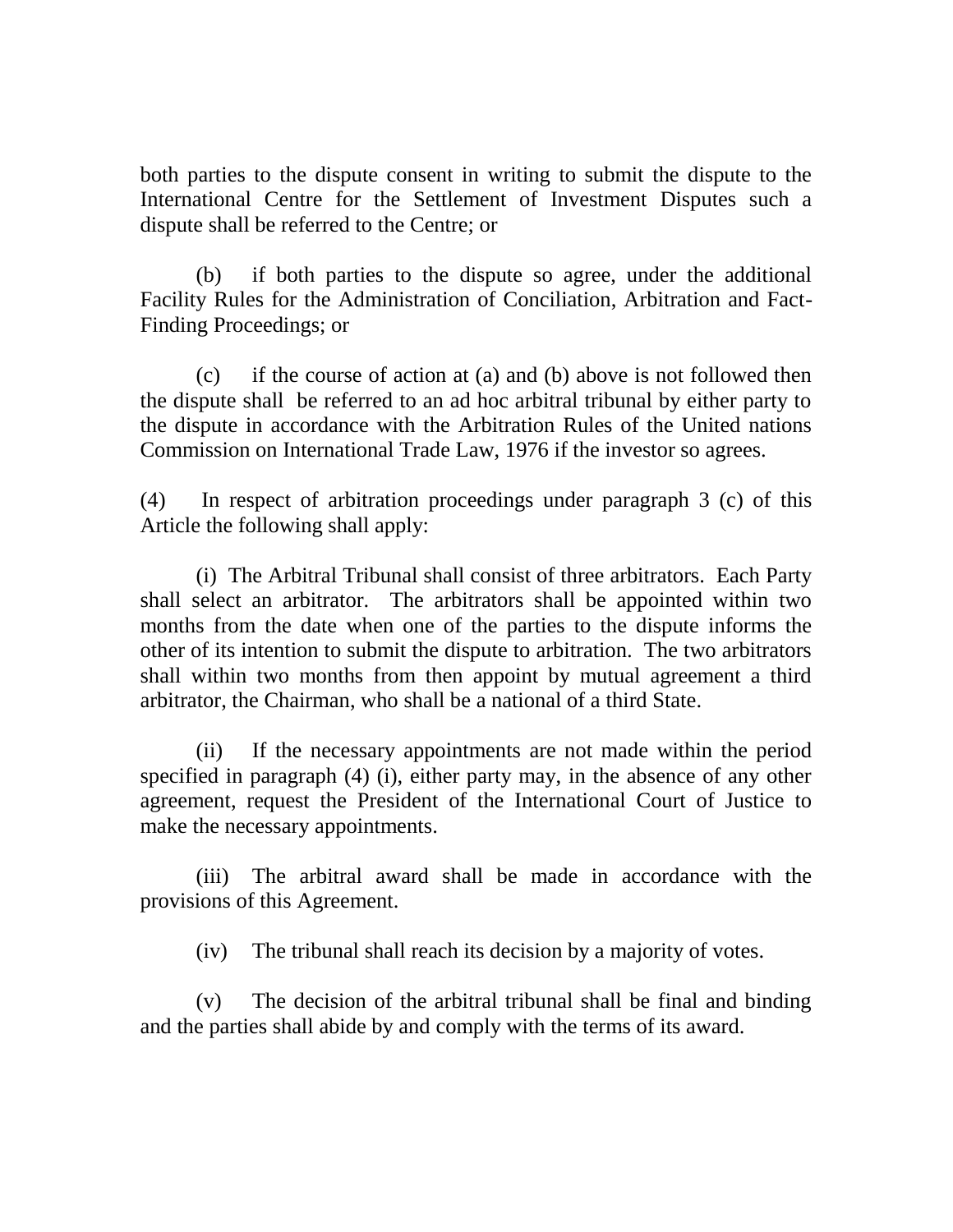(vi) The arbitral tribunal shall state the basis of its decision and state reasons upon the request of either party.

(vii) Each party concerned shall bear the cost of its own arbitrator and its representation in the arbitral proceedings. The cost of the Chairman in discharging his arbitral function and the remaining costs of the tribunal shall be borne equally by the parties concerned. The tribunal may, however, in its decision direct that a higher proportion of costs shall be borne by one of the two parties, and this award shall be binding on both parties.

#### ARTICLE l0

#### Disputes Between the Contracting Parties

(1) Disputes between the Contracting Parties concerning the interpretation or application of this Agreement should, if possible, be settled through negotiations.

(2) If a dispute between the Contracting Parties cannot be settled, after six months it shall, upon the request of either Contracting Party, be submitted to arbitration.

(3) The arbitral tribunal shall consist of three arbitrators. Within two months of receipt of the request for arbitration, each Contracting Party shall appoint one arbitrator and within two months from then the two arbitrators shall appoint a third arbitrator who shall be the Chairman of the tribunal.

(4) If within the periods specified in paragraph (3) of this Article the necessary appointments have not been made, either Contracting Party may, in the absence of any other agreement, invite the President of the International Court of Justice to make such appointments. If the President is a national of either Contracting Party or if he is otherwise prevented from discharging the said function, the Vice President shall be invited to make the necessary appointments. If the Vice President is a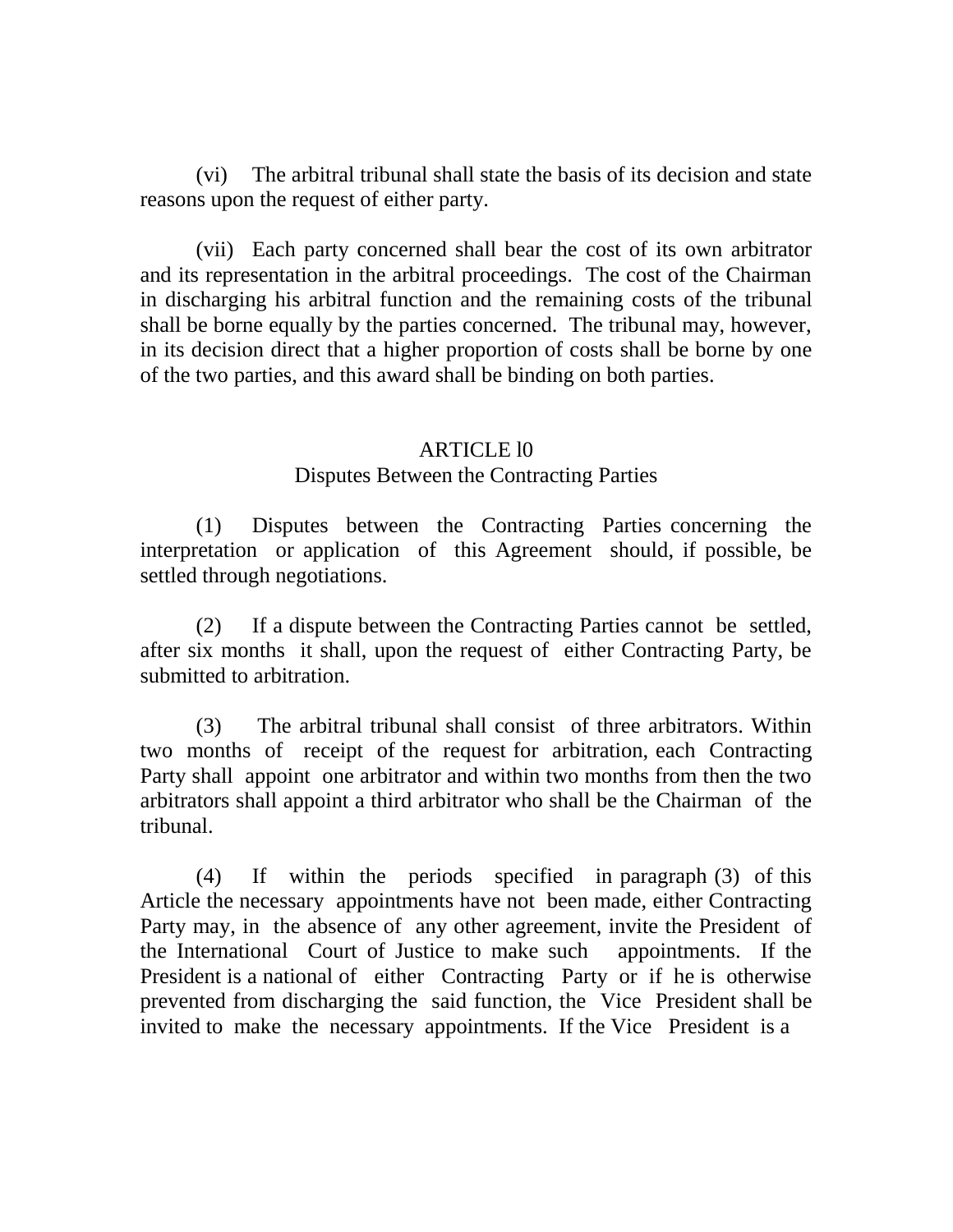national of either Contracting Party or if he too is prevented from discharging the said function, the Member of the International Court of Justice next in seniority who is not a national of either Contracting Party shall be invited to make the necessary appointments.

(5) The arbitral tribunal shall reach its decision by a majority of votes. Such decisions shall be final and binding on both Contracting Parties. Each Contracting Party shall bear the cost of its own member of the tribunal and of its representation in the arbitral proceedings and half the cost of the Chairman and the remaining costs. The tribunal may, however, in its decision direct that a higher proportion of costs shall be borne by one of the two Contracting Parties. The tribunal shall determine its own procedures and the rules of law to be applied.

## ARTICLE 11

#### Applicable Laws

All investments shall, subject to this Agreement, be governed by the laws in force in the territory of the Contracting Party in which such investments are made.

### ARTICLE 12 Prohibitions and Restrictions

The provisions of this Agreement shall not in any way limit the right of either Contracting Party to apply prohibitions or restrictions or take action in accordance with its laws applied in good faith, on a non discriminatory basis, and to the extent necessary for the protection of its essential security interests, or for the prevention of diseases and pests in animal or plants.

#### ARTICLE l3

#### Application of other Rules

If the provisions of law of either Contracting Party or obligations under international law existing at present or established hereafter between the Contracting Parties in addition to the present Agreement contain rules, whether general or specific, entitling investments by investors of the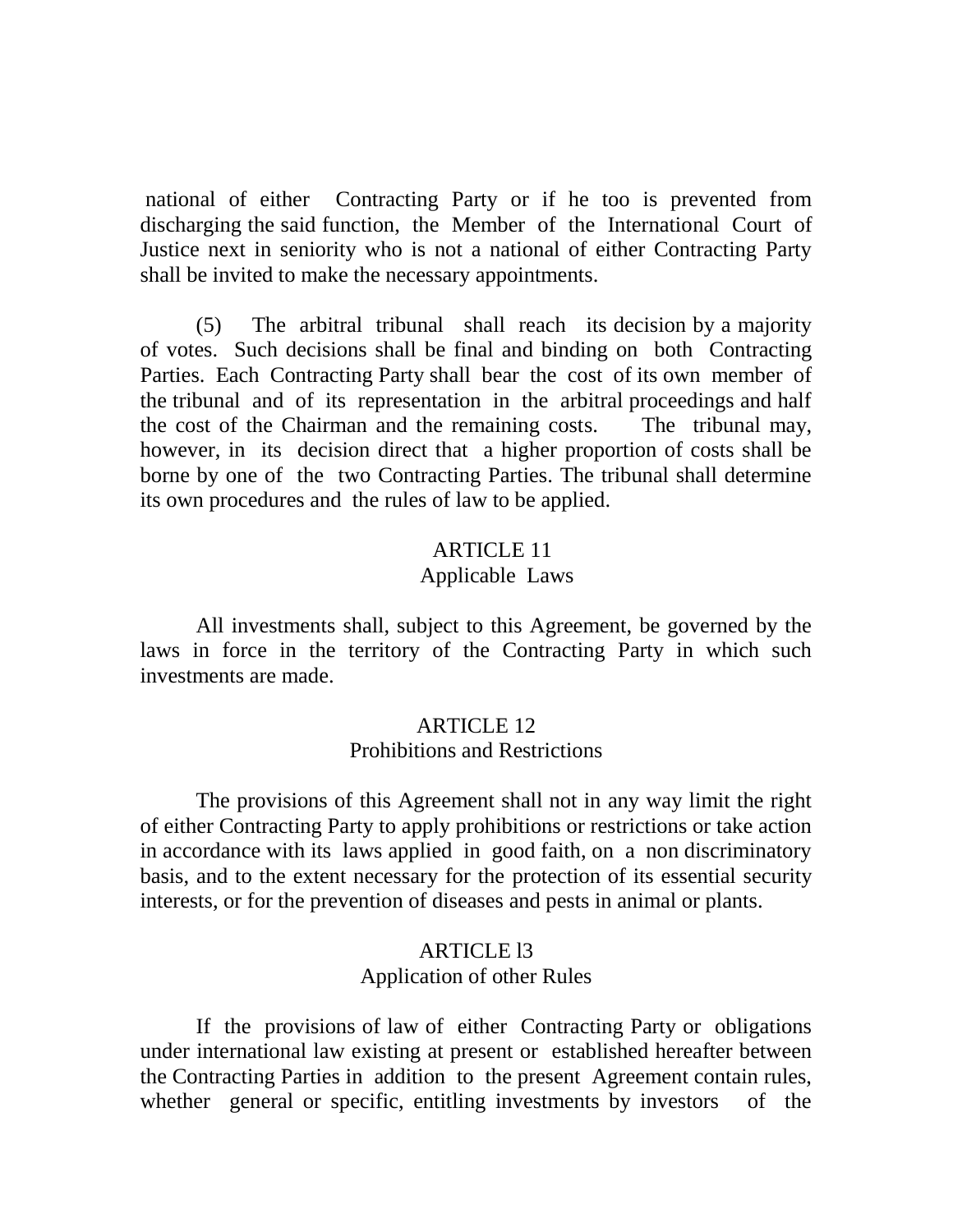other Contracting Party to a treatment more favourable than is provided for by the present Agreement, such rules shall to the extent that they are more favourable, prevail over the present Agreement.

## ARTICLE 14 Area of Application

As regards the Kingdom of the Netherlands, the present Agreement shall apply to the part of the Kingdom in Europe, the Netherlands Antilles and to Aruba, unless otherwise provided for under para 2 of Article 16 of this Agreement.

### ARTICLE l5

### Entry into Force

This Agreement shall enter into force on the first day of the second month following the date on which the Contracting Parties have informed each other in writing that the procedure constitutionally required have been complied with.

#### ARTICLE l6

#### Duration and Termination

1 This agreement shall remain in force for a period of ten years. Unless notice of termination has been given by either Contracting Party at least six months before the date of the expiry of its validity, the present Agreement shall be deemed to have been extended for period of ten years at a time, each Contracting Party reserving the right to terminate the Agreement upon notice of at least six months before the date of expiry of the current period of validity. In respect of investments made before the date of the termination of the present Agreement the foregoing Articles shall continue to be effective for a further period of fifteen years from that date.

2 Subject to the period mentioned in paragraph 1 above either of the Contracting parties shall be entitled to terminate the application of the present Agreement separately in respect of any of the parts of the Kingdom of the Netherlands.